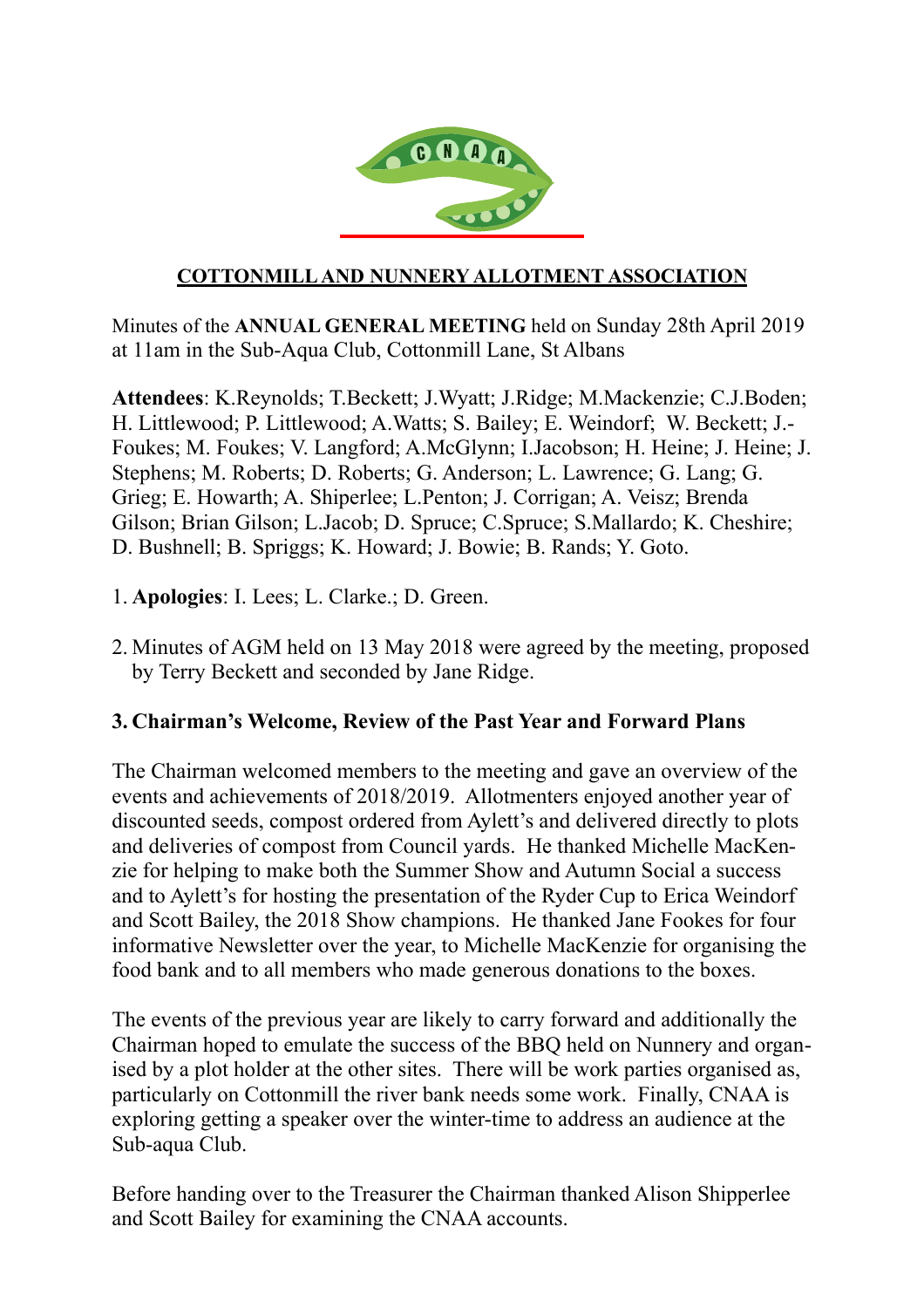# **4. Treasurer's Report**

A copy of the accounts, signed off by Alison Shipperlee and Scott Bailey, were provided at this meeting.

Breakdown of the accounts:

Balance at the start of the year was £1830.89 Income through the year was £3582.40 in the form of membership fees, donations, Summer Show entry fees, Compost and seed sales. Expenditure during the year was £3342.50 comprising membership fees for RHS and NAS, insurance, stationary, hire of Sub-aqua Club and purchase of compost, seeds and items for the Summer Show. Net income of £239.90 Balance of funds at the end of the year to carry forward - £2070.79

The Treasurer explained that there was a small difference between the income and expenditure for the seed order as there is an additional discount applied to the consolidated order for early ordering and this amount is therefore an income to CNAA.

The accounts for 2019 were accepted as proposed by John Boden and seconded by Michelle MacKenzie.

## **5. Election of Management Committee Members for 2019/2020**

The Secretary explained that the Constitution allowed for Officers and Committee Members to remain in their role for three years and then they need to stand down and if they wish, to be nominated for re-election. The Secretary therefore identified that the following positions were therefore not vacant as the current holders are willing to continue.

Secretary, Treasurer, Project Officer, Newsletter Editor, Sopwell Plot Officer, Cottonmill Plot Officer.

## **Vacant positions**

Chair - Keith Reynolds is standing for re-election and has been formally nominated. Proposed by Janet Wyatt, seconded by Terry Beckett.

Facebook Administrator - Michelle MacKenzie is standing for re-election and has been formally nominated. Proposed by Wendy Beckett, seconded by Terry Beckett.

Nunnery Plot Officer/Site Representative- Jane Ridge is standing for reelection to Nunnery 2 and has been formally nominated. Proposed by Janet Wyatt, seconded by Terry Beckett.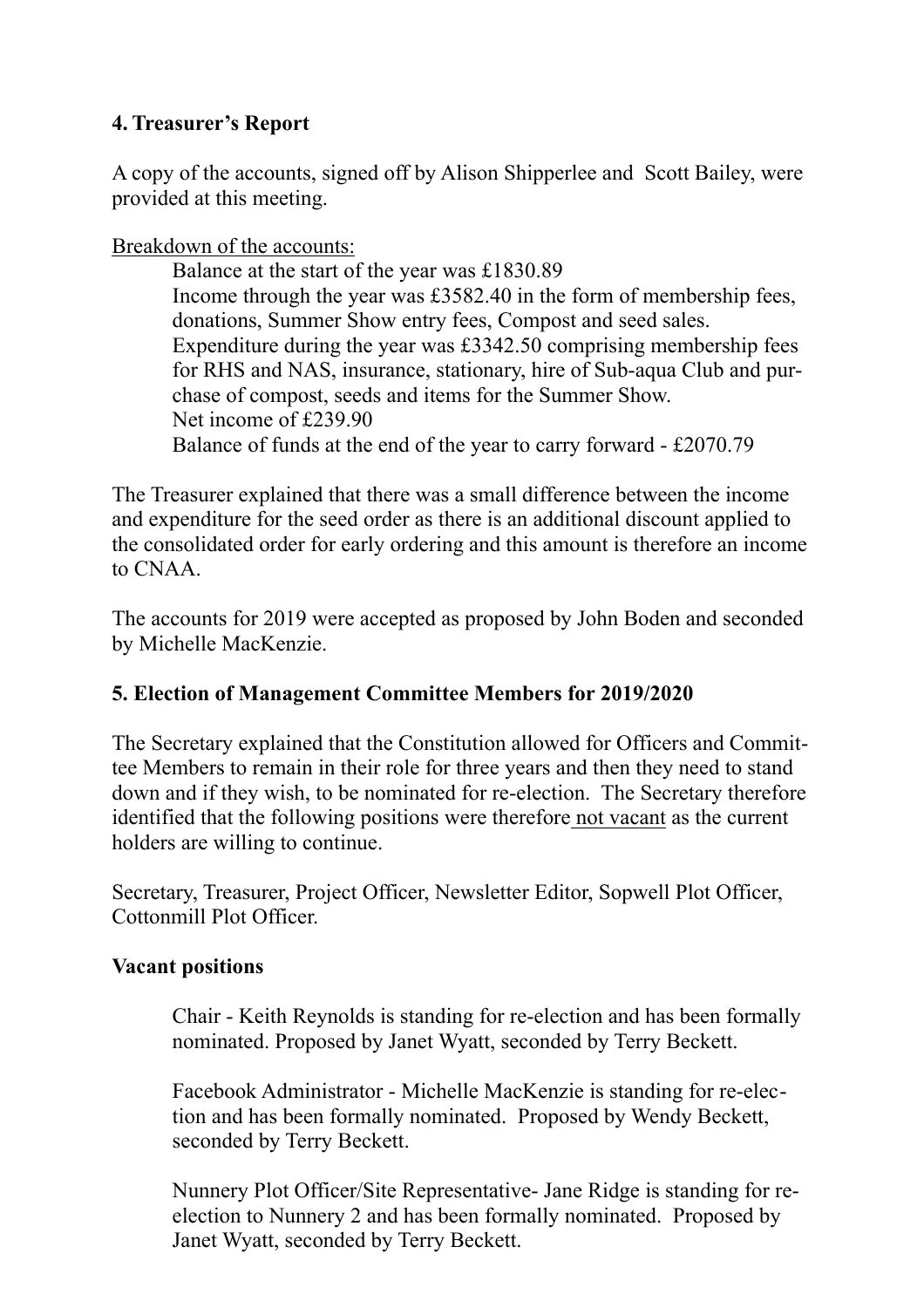Website Administrator - **No nomination-** Jane Ridge currently standingin to make sure that items are being added. If anyone comes forward during the year the Constitution allows for them to be co-opted onto the Committee pending formal nomination at the next AGM. The Committee thanked Juliet Foxwell for her work in creating the website and maintaining it up to 2019.

#### **New positions**

Assistant Plot Officer Cottonmill - replacing Cottonmill Site Representative and incorporating these duties. Nomination received for Paul Littlewood. Proposed by Terry Beckett, seconded by Michelle MacKenzie.

Plot Officer/Site Representative position for Nunnery 1 - Nomination received for Brian Gilson. Proposed by Jane Ridge, seconded by Michelle MacKenzie.

As there was only one nomination for each vacancy and new position a block vote was agreed and the election of the above Committee Members proposed by Alison Shipperlee and seconded by Dave Gore. The Committee for 2019/2020 was duly elected.

## **6. AOB**

- A vote of thanks was offered to SADC for providing compost to the sites and the Plot Officers will request further deliveries if they are available.
- St Albans Sustainability is running from 11th May and on 12th May the allotments will welcome visitors to show what we do, on 28th May there is a walk-through for the Ver Project and on 29th May AECOM are hosting a session on Creating More Sustainable Infrastructure.
- The recent activity on Cottonmill using glass to deter foxes has been condemned by CNAA as unlawful and cruel which has displayed notices to this effect and re-states that it is fully supportive of maintaining a diversity of wildlife on the sites. Terry Beckett re-iterated that SADC would evict anyone found to be acting unlawfully.
- It is a requirement of having a plot to display the plot number clearly and Brian Gilson can be contacted to supply purpose-made metal number plates.

## **7. Revitalising the River Project**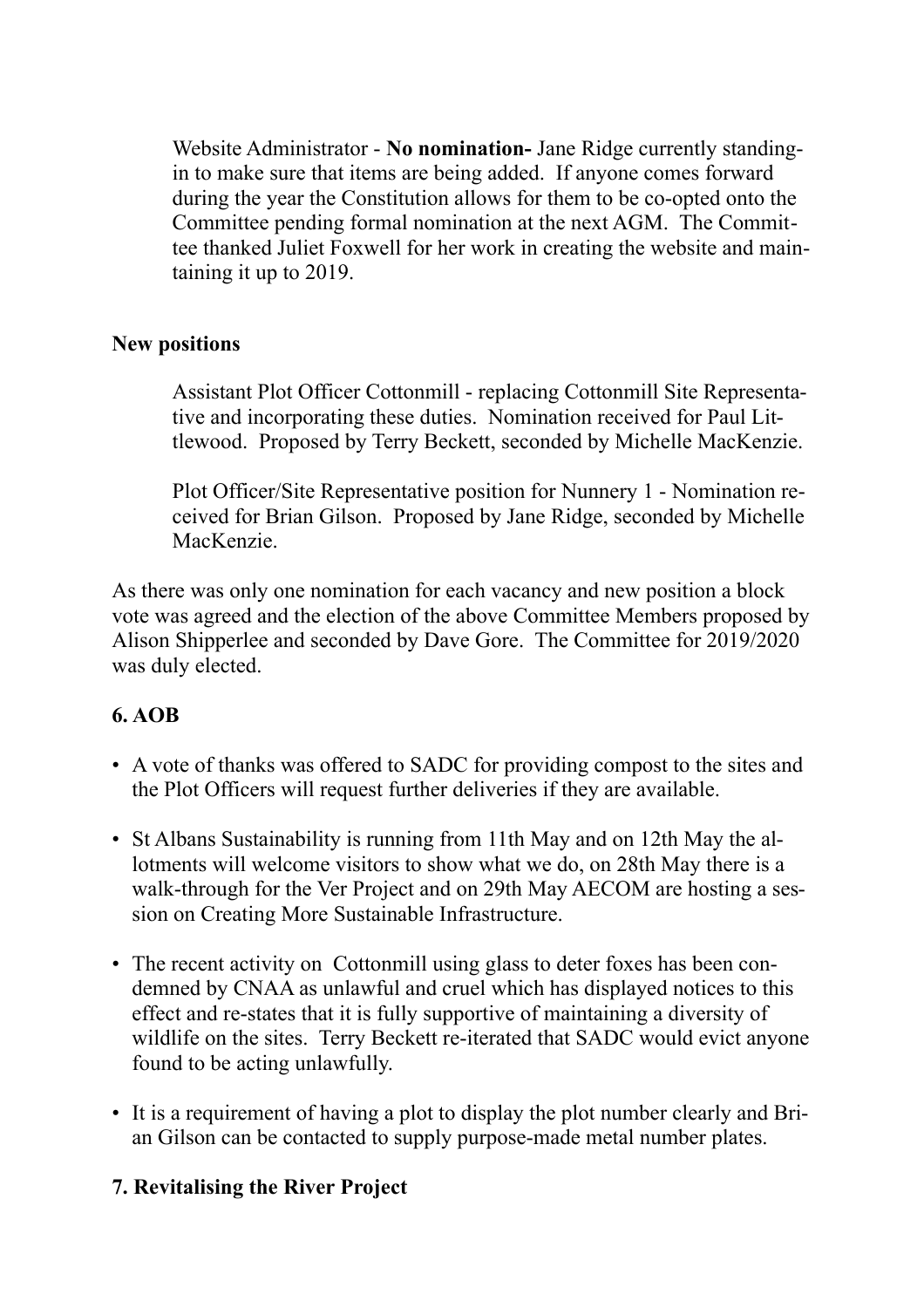The Chairman reminded members that two years had passed since the first letters setting out the SADC and EA plans for revitalising the River Ver and the CNAA position remains the same as it was at the beginning; it is positive about bringing about improvements to the lake and the health of the River but holds the view that the plans for Reach 4 that affect the Cottonmill site have not been well thought through. Over the past year CNAA has continued to engage with councillors and leaders of the Project, including presenting at the SADC Scrutiny Committee in October 2018, directly contacting Simon Grover to take issues forward and to arrange visits by councillors to the Cottonmill site to continue to raise awareness of the issues, with assistance form Irene Jacobson. A wider audience has been reached through the Herts Advertiser and Radio Verulam, and contact maintained with the National Allotment Society. One marked success was the reversal of the SADC decision to suspend letting plots on Cottonmill and vacant plots are now being let to new plot holders.

The final proposals for the Feasibility Study have been published on the SADC website recently and the plan for Reach 4 now routes the River around the Cottonmill site, not through the lowest part of the site but along the southern side and then a sharp turn to go under Cottonmill Bridge. CNAA's view is that this new route fails to deliver the original objective of dealing with emerging groundwater at the lowest part of the site. There is a red box on the SADC website below the launch button for the plan that is inviting comments and CNAA urges all members to take a look and use this facility, also to take any opportunity to lobby councillors. CNAA will be continuing to set out its position through media outlets and also, now that the formal proposal has been published, will be pressing NAS for advice and guidance.

The Chairman reported that he had a meeting with the SADC Project leads for an update to present at this AGM and highlighted the main points. The Project has now been separated into two phases. Phase one will cover Reaches 1,2 and 3 and phase two will cover Reaches 4, 5 and 6. There is no clarity on where the funding is to come from for the Project. SADC confirmed that notices to quit would not be issued before autumn 2020. There is to be an exploration at the Cottonmill site, a borehole is to be drilled and A signal Test will be carried out which is where water abstraction pumps are turned off and the resulting effect on groundwater measured. The Feasibility Study proposals identify a number of areas where technical considerations will be investigated further and this seems to be one area for which concrete plans have been made. CNAA will press SADC for advance notice of these tests. SADC plans to send out letters outlining the Feasibility Study proposals to those plot holders impacted by the Project at the end of May. In response to questions from the floor clarity was given on the reality of the Cottonmill site during and after major construction work: no-one would be allowed to remain on site, new plots would be created with re-distributed or imported soil and then plots would have to be re-allocated. The outcome of the survey about moving to a new site was a resounding rejection by those who responded. It was suggested that maybe Affinity Water